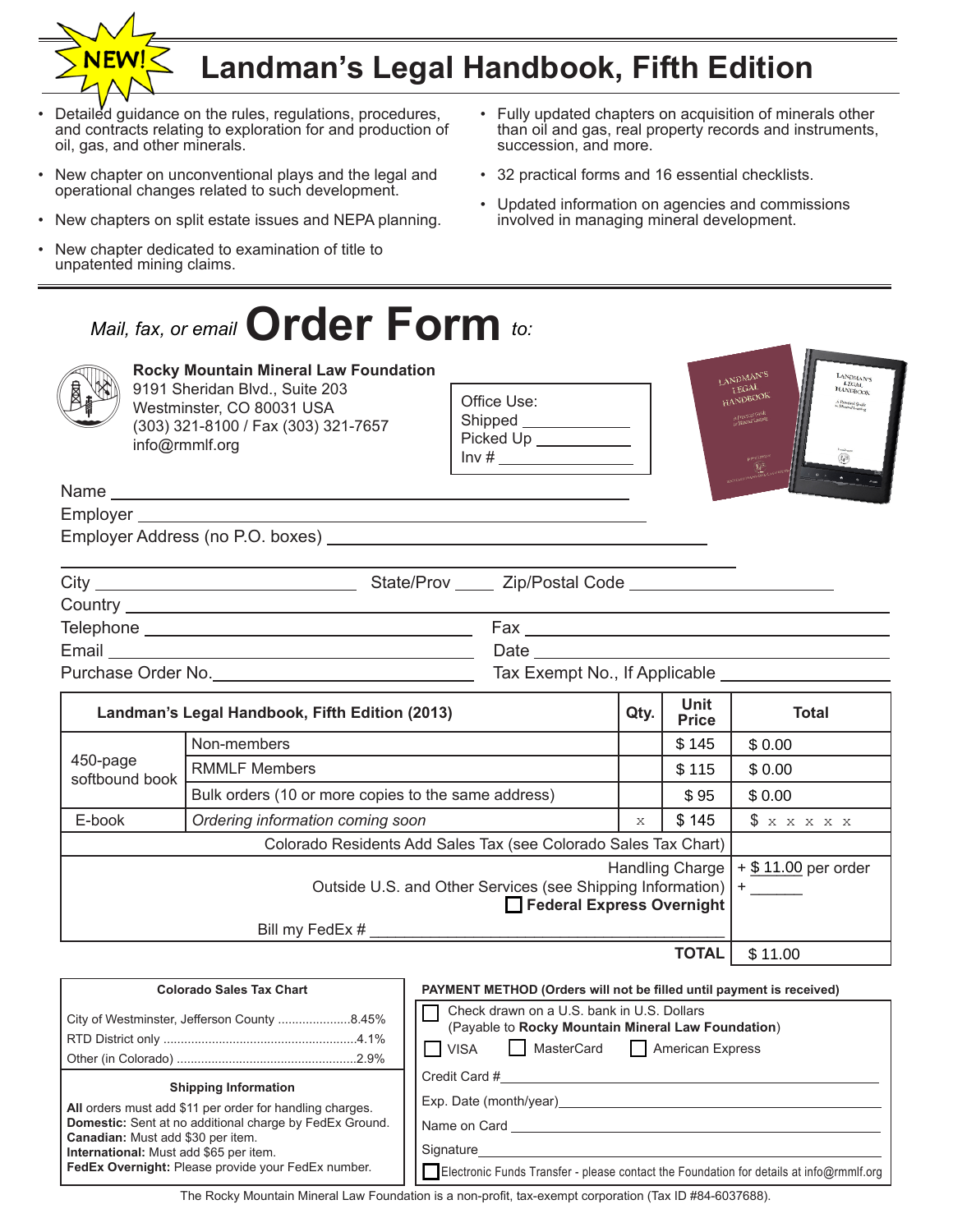#### **LANDMAN'S LEGAL HANDBOOK 5th ed.**

### **TABLE OF CONTENTS**

### **CHAPTER 1 GENERAL RULES RELATING TO THE PREPARATION, EXECUTION, ACKNOWLEDGMENT, AND RECORDING OF INSTRUMENTS AFFECTING REAL PROPERTY**

- § 1.01 Preparation of Instruments
	- [1] Parties, Names, and Signatures
	- [2] Consideration
	- [3] Conveyance Language
		- [a] General Warranty Deed
		- [b] Special Warranty Deed
		- [c] Ouitclaim Deed
		- [d] Bargain and Sale Deed
	- [4] Legal Description
- § 1.02 Execution of Instruments
	- [1] Appropriate Party
		- [a] Marital Property
			- [i] Community Property
			- [ii] Tenancy by the Entirety
			- [b] Joint Tenancy
			- [c] Tenants in Common
			- [d] Life Tenant and Remainderman
			- [e] Contracts for Deed and Mortgages
			- [f] Term Mineral Interest
			- [g] Perpetual or Term Royalty Interest
	- [2] Execution
		- [a] Agents and Attorneys-in-Fact
		- [b] Associations (Religious, Cooperatives, Lodges, Educational, Non-Profits)
		- [c] Corporations
		- [d] Estates (Personal Representatives, Executors, Administrators)
		- [e] General Partnerships
		- [f] Individuals
		- [g] Limited Liability Companies
		- [h] Limited Partnerships
		- [i] Minors and Incompetents
		- [j] Proprietorships
		- [k] Trusts
		- [l] Signatures by Mark
- § 1.03 Acknowledgment of Instruments
	- [1] Purpose of Acknowledgments<br>[2] Form Acknowledgments
	- Form Acknowledgments
- § 1.04 Recording of Instruments
	- [1] Purpose
	- [2] Procedure
	- [3] Priority
	- [4] Errors and Mistakes in Recording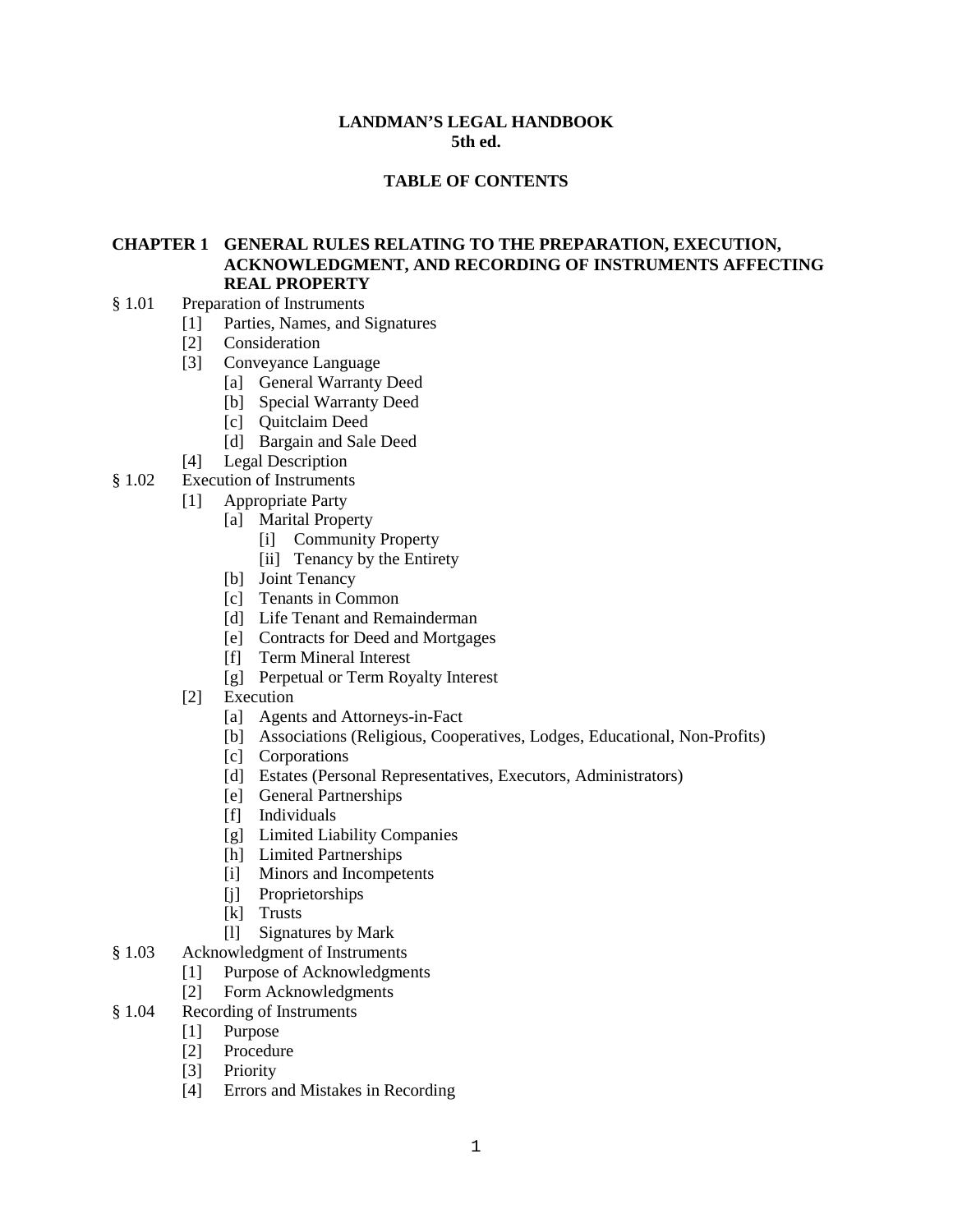§ 1.05 Recordings Relating to Unpatented Federal Mining Claims

### **CHAPTER 2 OIL AND GAS LEASES**

- § 2.01 Introduction
- § 2.02 Fee Leases
	- [1] Lease Forms
	- [2] Components and Preparation of the Lease Form
	- [3] Additional Clauses
		- [a] Pugh Clause
		- [b] Drilling and Delay Rental Clause
- § 2.03 Federal Leases
	- [1] Generally
	- [2] Obtaining Federal Leases
		- [a] Federal Statutes
			- [i] Mineral Leasing Act of 1920
			- [ii] Mineral Leasing Act for Acquired Lands
			- [iii] 1930 Right-of-Way Leasing Act
			- [iv] Combined Hydrocarbon Leasing Act of 1981]
		- [b] Who May Hold Leases
		- [c] Leasing Process
			- [i] Competitive Leases
			- [ii] Noncompetitive Leases
		- [d] Acreage Limitations
			- [i] Acreage Computation
			- [ii] Options
		- [e] Area of Lease and Description
		- [f] Rentals and Royalties
		- [g] Bonds
		- [h] Special Stipulations Added to Certain Leases
	- [3] Term and Termination
	- [4] Assignment
	- [5] Reinstatement
- § 2.04 Indian Leases
	- [1] Indian Tribal Lands
	- [2] Indian Allotted Lands
	- [3] Indian Minerals Agreements
	- [4] Tribal Energy Resource Agreements
- § 2.05 State Leases
- § 2.06 Releases of Leases
	- [1] The Lease Itself
		- [a] Fee Leases
		- [b] Federal Leases
		- [c] State Leases
		- [d] Indian Leases
			- [i] Tribal and Allotted Lands
			- [ii] Indian Minerals Agreements and Tribal Energy Resource Agreements
	- [2] Operating Agreements and Contracts
	- [3] Assignments or Other Instruments Affecting Title
	- [4] Instruments Creating Overriding Royalties
- § 2.07 Instruments Relating to Leases
	- [1] Generally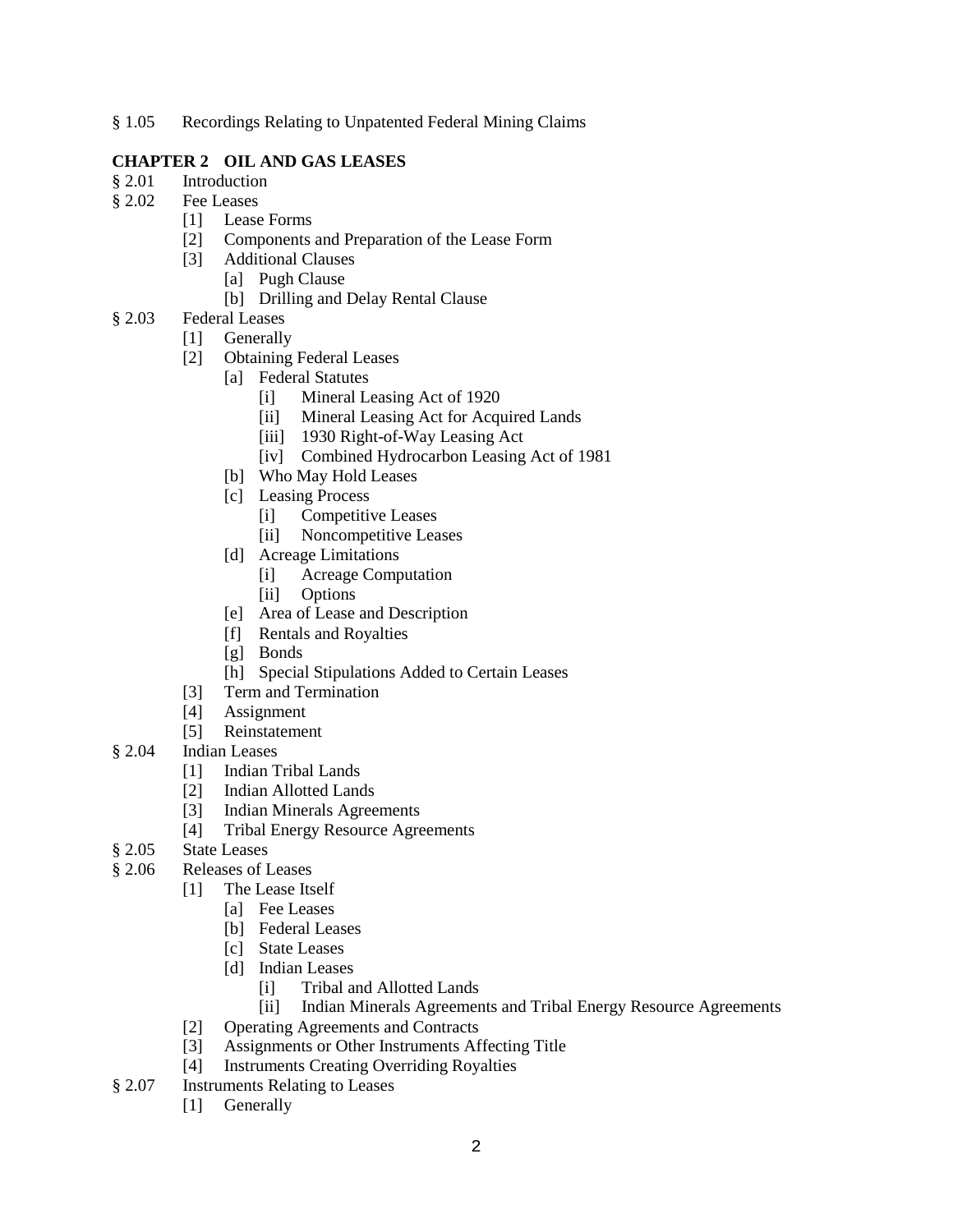- [2] Amendment of Lease
- [3] Assignments and Reassignments of Leases and Interests Therein
- [4] Operating Agreements
- [5] Extension by Production

### **CHAPTER 3 ACQUIRING MINERALS (OTHER THAN OIL AND GAS)**

- Introduction
- § 3.02 Private/Fee Leases
	- [1] General Comments
	- [2] Forms
	- [3] Preparation of Lease Forms
	- [4] Proper Lessor and Acknowledgment
	- [5] Leases for Specified Minerals
		- [a] Coal Lease
			- [i] Interests Leased
			- [ii] Term of Lease
			- [iii] Annual Payments
			- [iv] Royalties
		- [b] Metallic Minerals Lease
			- [i] Interests Leased
			- [ii] Term of Lease
			- [iii] Annual Payments
			- [iv] Royalties
			- [v] Exploration, Mining, and Other Operations
		- [c] Oil Shale Lease
			- [i] Interests Leased
			- [ii] Term of Lease
			- [iii] Annual Payments
			- [iv] Royalties
			- [v] Exploration, Mining, and Other Operations
		- [d] Geothermal Lease
			- [i] Interests Leased
			- [ii] Term of Lease
			- [iii] Annual Payments
			- [iv] Royalties
			- [v] Exploration, Mining, and Other Operations
		- [e] Industrial/Nonmetallic Minerals Lease
			- [i] Interests Leased
			- [ii] Term of Lease
			- [iii] Annual Payments
			- [iv] Royalties
			- [v] Exploration, Mining, and Other Operations

### § 3.03 Federal Lands

- [1] Categories of Federal Lands
- [2] Mining Claims (for All Minerals Except as Discussed Below)
- [3] Leasable Minerals
	- [a] Coal Leases
	- [b] Phosphate, Sodium, and Potassium Salts Leases
	- [c] Gilsonite, Asphalt, and Bituminous Sands Leases
	- [d] Oil Shale Leases
- [4] Mineral Materials Sales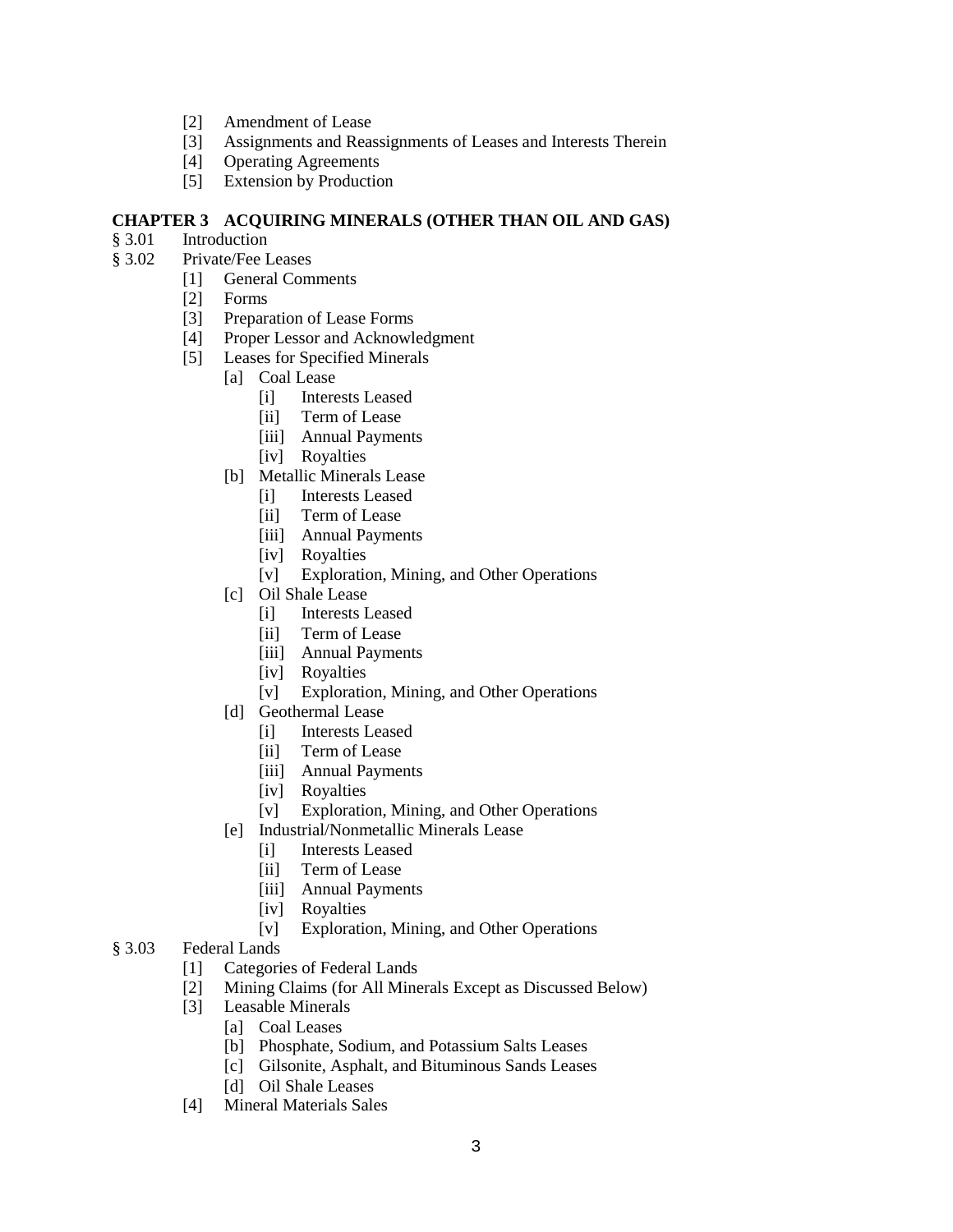- [5] Geothermal Resources
- [6] Acquired Lands
	- [a] Permits
	- [b] Leases
- § 3.04 Indian Lands and Reservations
	- [1] General Comments
	- [2] Title Considerations When Leasing Indian Lands (Excluding Alaska Native Lands)
- § 3.05 State Lands
	- [1] General Comments
	- [2] Specific State Leasing Procedures
- § 3.06 Conclusion

## **CHAPTER 4 EXAMINATION OF TITLE TO UNPATENTED MINING CLAIMS**

- **Introduction**
- § 4.02 Background: The Unique Nature of the Unpatented Mining Claim
	- [1] Nature of the Property Right
	- [2] "Staking" the Mining Claim
	- [3] Locatable Minerals
	- [4] Types of Mining Claims
		- [a] Lode Claims
		- [b] Placer Claims
		- [c] Mill Sites
	- [5] Non-Record Validity Issues
		- [a] Lack of a Discovery
		- [b] Citizenship Requirement
		- [c] Lode vs. Placer Distinction
		- [d] Extralateral Rights
		- [e] Association Placer Issues
		- [f] Mill Site Issues
	- [6] Curing Defects in Mining Locations—Amendments and Relocations
- § 4.03 Record Examination
	- [1] Is the Land Open to Location?
		- [a] Patented Land and Other "Segregative" Entries
		- [b] Conflicting Claims
		- [c] Withdrawals and Classifications
	- [2] Record Evidence of a Valid Location
		- [a] Certificate or Notice of Location Filings
			- [i] Requirements Under the Mining Law of 1872 and State Law
			- [ii] FLPMA Requirements—1976 to 1993
			- [iii] Location and Maintenance Fees—1993 to the Present
		- [b] Maintaining a Mining Claim—Assessment Work, FLPMA Filings, and Maintenance Fees
			- [i] Assessment Work Requirements
			- [ii] FLPMA Filing Requirements
			- [iii] Maintenance Fee Requirements
		- [c] Transfers of Interest

### **CHAPTER 5 RECORDS AND INSTRUMENTS REQUIRED FOR TITLE EXAMINATION**

- § 5.01 Introduction
- § 5.02 Federal Land Records
	- [1] Master Title Plats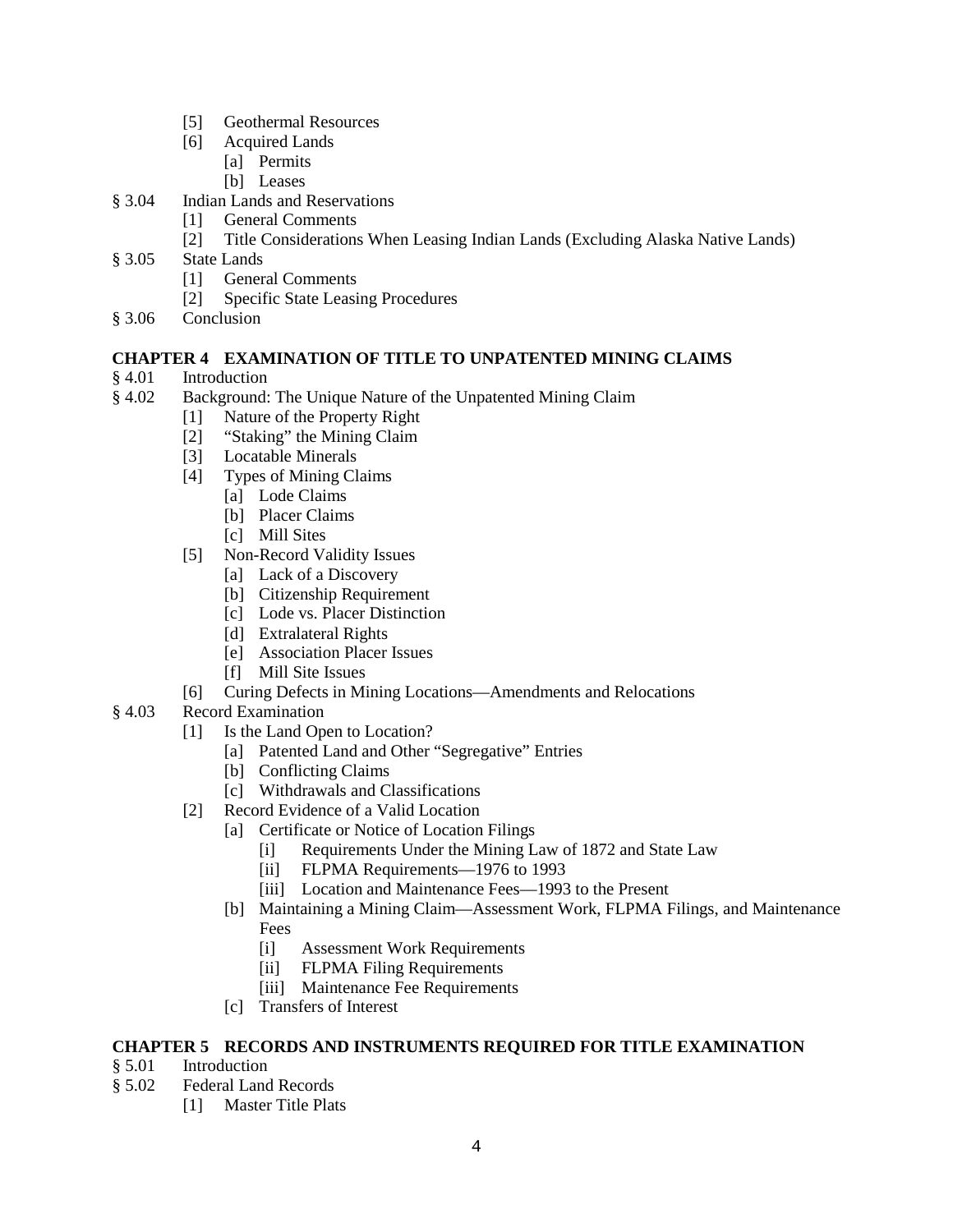- [2] Use Plats
- [3] Historical Indices
- [4] Serial Register Pages
- [5] Land Entry Case Files
- [6] Survey Records
- [7] Mining Claim Records
- [8] Patents
- [9] Old Records
	- [a] Plat Books
	- [b] Tract Books
- § 5.03 State Land Records
- § 5.04 County Land Records
	- [1] County Recorder, Clerk, or Registrar's Office
		- [a] Tract and Grantor-Grantee Indices
		- [b] Abstracts and Certificates of Title
		- [c] Mining Claim Records
	- [2] County Treasurer and/or Assessor's Office
	- [3] Clerk of Court
	- [4] Independent Title Companies
- § 5.05 Indian Land Records
	- [1] BLM State Offices
	- [2] BIA Land Titles and Records Offices
		- [a] Land Index
		- [b] Title Status Report
		- [c] Individual Realty Interest Records
		- [d] Reception Book
		- [e] Land Ownership Plats and Maps
		- [f] Mineral Ownership Plats
		- [g] Lease and Permit Plats
		- [h] Original Records
		- [i] Probate Files
	- [3] BIA Regional Offices
		- [a] Lease or Permit Sale Files
		- [b] Mineral Lease or Permit Files
		- [c] Ownership Plats
		- [d] Miscellaneous
	- [4] BIA Agency Realty Offices
		- [a] Land Ownership Plats
		- [b] Mineral Lease and Permit Plats
		- [c] Mineral Lease and Permit Sale Files
		- [d] Mineral Lease and Permit Files
		- [e] Surface Lease Index and Files
		- [f] Allotment Folders
		- [g] Allotment and Estate Cards
		- [h] Lessee Qualification Files
		- [i] Tribal Authorization Files
		- [j] Probate Files
	- [5] County Records
	- [6] BIA Washington, D.C. Office
	- [7] Administrative Law Judges' Offices
	- [8] Federal Records Center and National Archives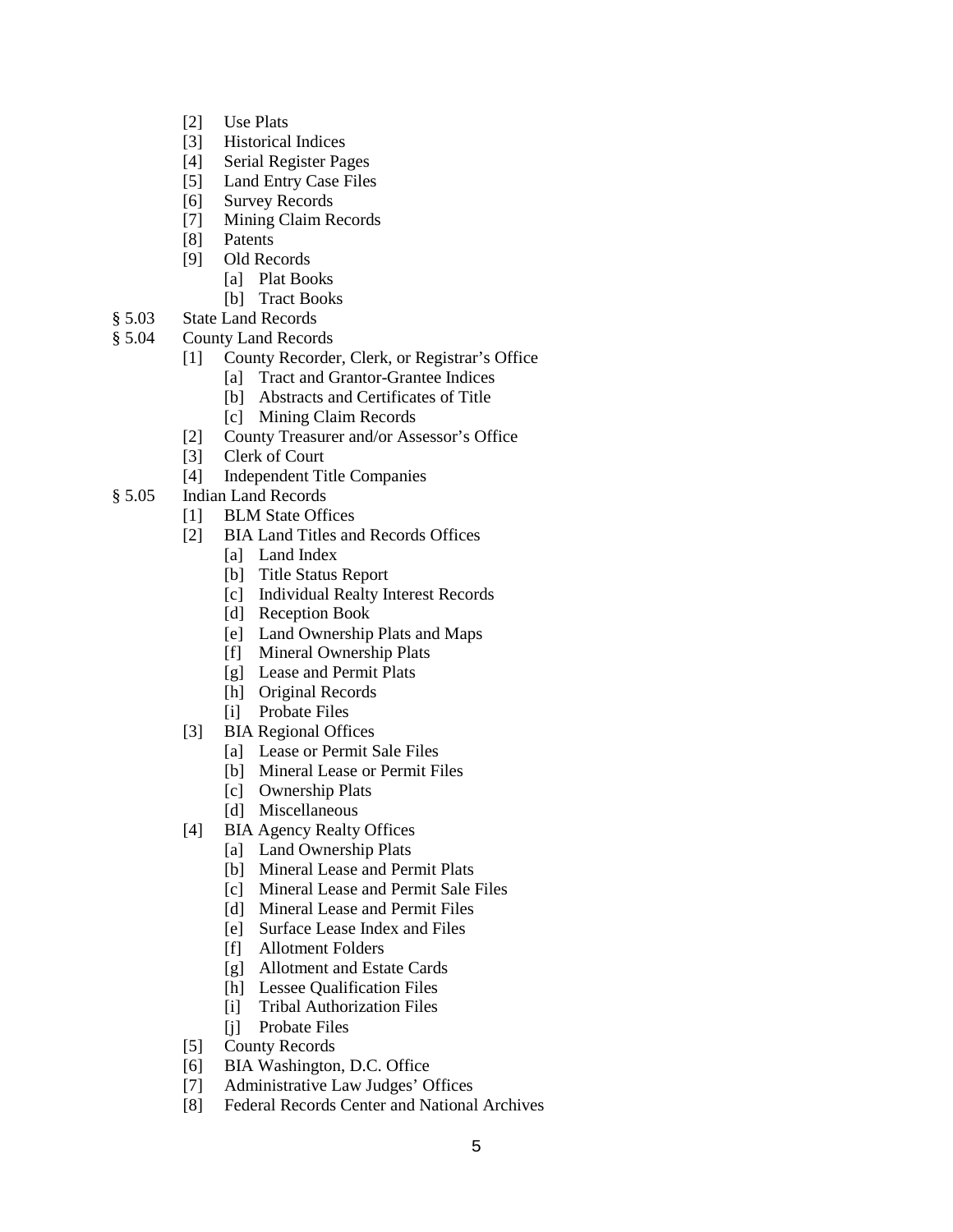[9] Tribal Records

### **CHAPTER 6 CURATIVE WORK FOR LEASEHOLD ESTATES**

- § 6.01 Introduction
- § 6.02 Mining Claims
- § 6.03 Ratification of Leases
	- [1] Ratification and Joinder Agreement (Form 1)
	- [2] Ratification, Joinder, and Rental Stipulation (Form 2)
	- [3] Ratification and Rental Stipulation (Form 3)
- § 6.04 Affidavits
	- [1] General Comments
	- [2] Common Forms of Affidavits
		- [a] Affidavit of Identity (Form 15)
		- [b] Affidavit of Heirship (Form 16)
		- [c] Affidavit of Possession (Form 17)
		- [d] Affidavit of Adverse Possession (Form 18)
		- [e] Affidavit of Nondevelopment (Form 19)
		- [f] Affidavit of Nondevelopment and Nonpayment of Rentals (Form 20)
- § 6.05 Other Forms Used in Curative Work
	- [1] Land Check (Form 21)
	- [2] Disclaimer by Tenant (Form 22)
	- [3] Disclaimer by Surface Owner (Form 23)
- § 6.06 Other Instruments and Forms
	- [1] Subordination Agreements (Forms 11 and 12)
	- [2] Release of Deed of Trust (Form 13)
	- [3] Release of Oil and Gas Lease (Form 14)
	- [4] Quitclaim Deed (Form 24)
	- [5] Designation of Depository (Form 6)
	- [6] Amendment of Lease (Form 4)

### **CHAPTER 7 TESTATE AND INTESTATE SUCCESSION**

- § 7.01 Introduction
- § 7.02 Pertinent Provisions of the UPC
	- [1] Version of the UPC
	- [2] Governing Law and Court
	- [3] Assumption of Intestacy
	- [4] Transactions Under the UPC with the PR
		- [a] Appointing a PR
		- [b] Appointing a Foreign PR
		- [c] Leasing and Exploration Authority
		- [d] Restrictions to the PR's Authority
		- [e] A Conservator for Minor or Protected Persons
	- [5] Listing of the Select States Enacting and Not Enacting the UPC
	- [6] Intestate Shares Under the UPC
		- [a] Introduction
		- [b] Surviving Spouse in Non-Community Property States
		- [c] Other Heirs
		- [d] Alternative Provision for the Surviving Spouse in Community Property States
	- [7] General Rules in UPC Intestate Succession
- § 7.03 Selected State Statutes in Intestate Succession and in Other Matters Relating to Instruments Affecting Real Property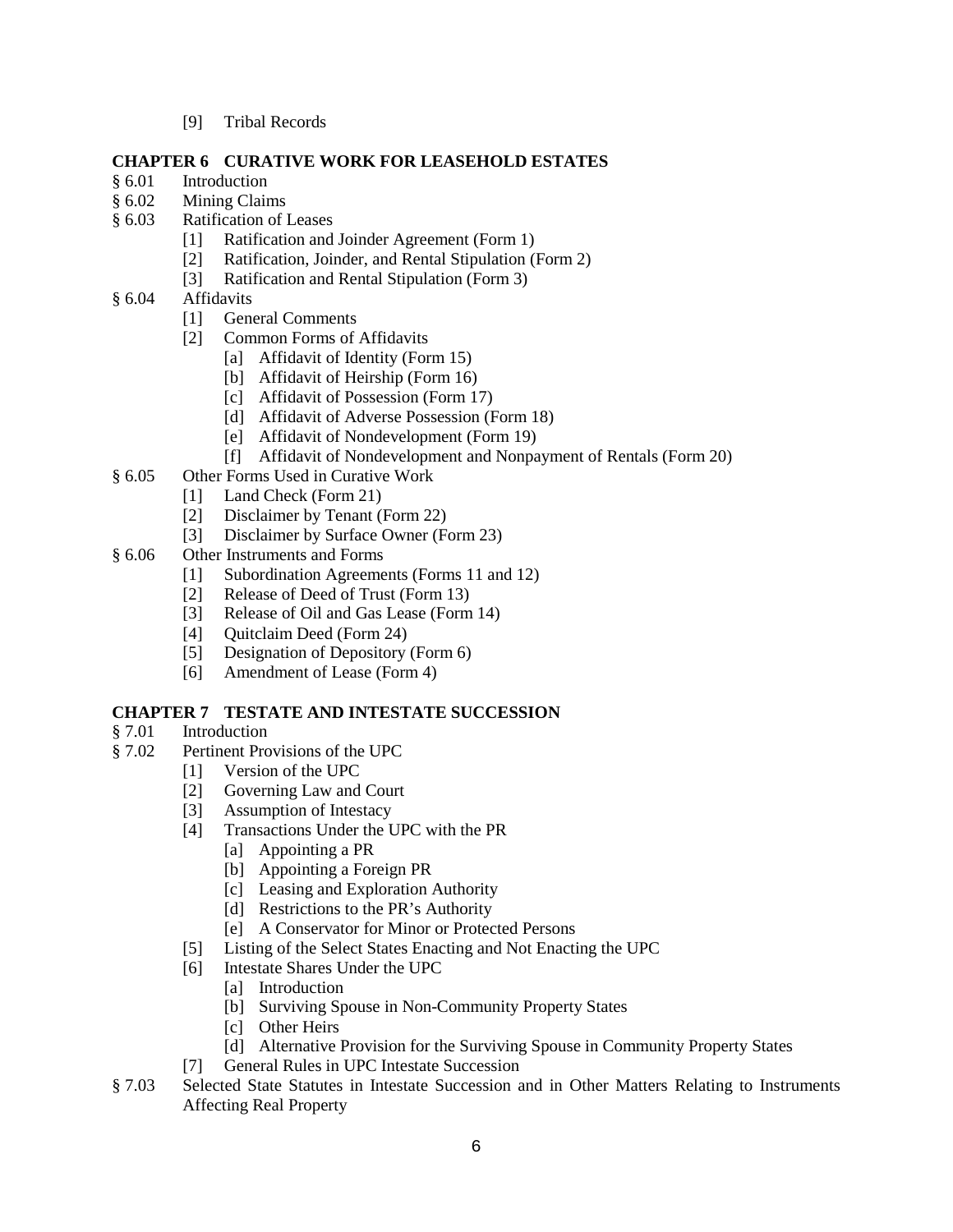- [1] Alaska
- [2] Arizona
- [3] Montana
- [4] Nevada
- [5] New Mexico
- [6] South Dakota
- [7] Utah
- [8] Wyoming
- § 7.04 Testate Estates
	- [1] Unprobated Wills
	- [2] Probated Wills
	- [3] Augmented Estates
- § 7.05 Dealing with Estates of Decedents and Protected Persons in States Not Enacting the UPC

### **CHAPTER 8 SPACING, POOLING, AND UNITIZATION**

- § 8.01 Introduction
- § 8.02 Spacing
	- [1] Statewide Spacing
	- [2] Fieldwide Spacing
	- [3] Infill Drilling
- § 8.03 Pooling and Communitization
	- [1] Voluntary Pooling
	- [2] Involuntary Pooling (Compulsory or Forced)
- § 8.04 Operating Agreements
- § 8.05 Unitization
	- [1] Federal Exploratory Units and Unit Operating Agreements
		- [a] The Unit Agreement
			- [i] Designation of Unit Area and Unit Operator
			- [ii] Drilling to Discovery and Plan of Development
			- [iii] Division of Production and Costs
			- [iv] Conforming of Leases
			- [b] Unit Operating Agreements
			- [c] Participation After Discovery
		- [d] Nonunitized Interests
	- [2] Secondary Recovery Units and Unit Operating Agreements
		- [a] The Unit Agreement
			- [i] Designation of Unit Area and Unit Operator
			- [ii] Plan of Operations
			- [iii] Tract Participation
			- [iv] Conforming of Leases
		- [b] Secondary Recovery Unit Operating Agreements
		- [c] Participation
		- [d] Statutory Commitment of Unsigned Interests (Forced Unitization)
- § 8.06 Advantages of Unitizing
	- [1] Advantages to Working Interest Owners
	- [2] Advantages to Royalty Owners
		- [a] Increased Value of Royalty
		- [b] Altered Lease Provisions
- § 8.07 Unitization for Coalbed Methane
	- [1] The CBM Unit Agreement
		- [a] Designation of Unit Area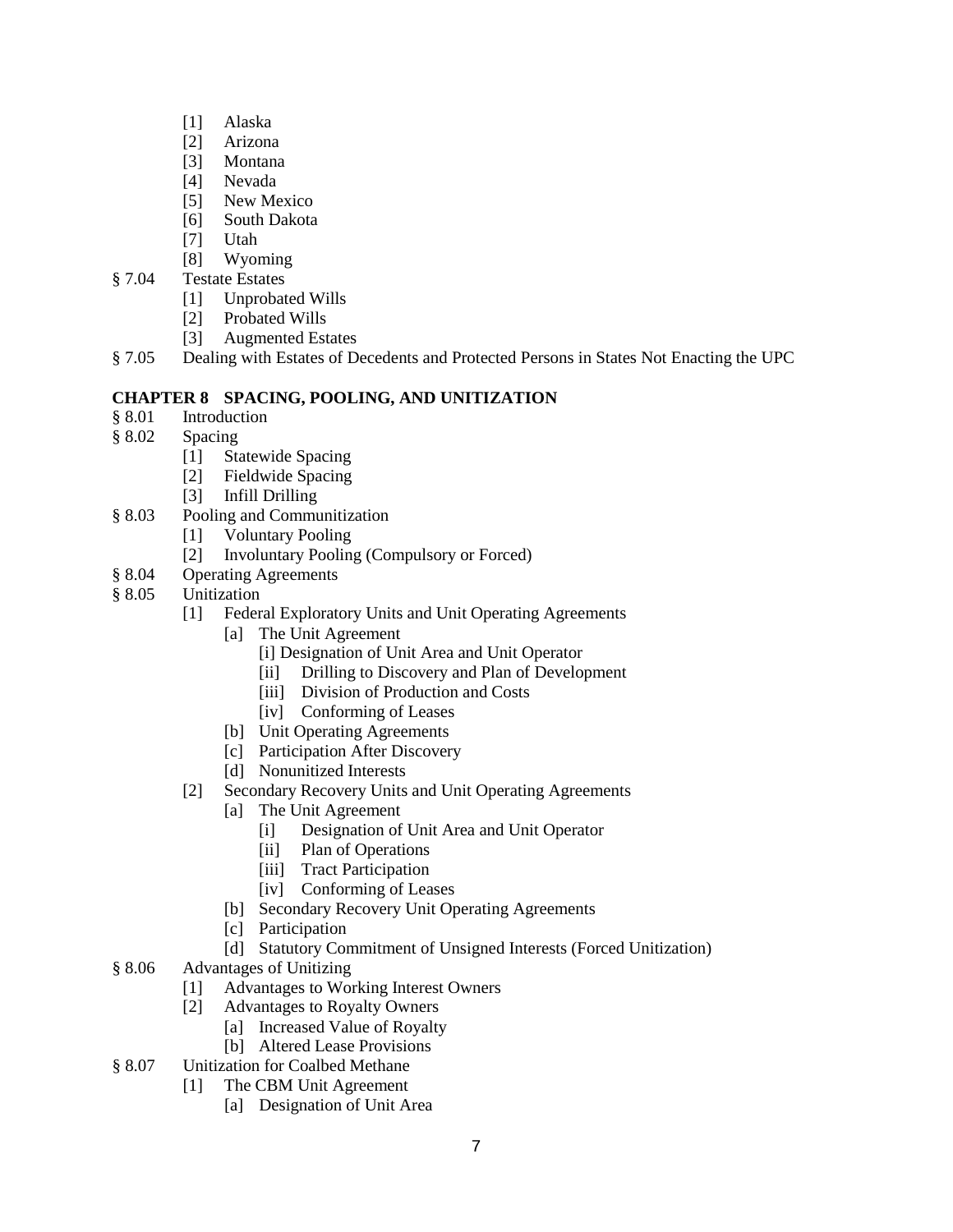- [b] Plan of Development
- [c] Participating Areas
- [d] Productivity Requirement
- [e] Formation Unitized
- [2] CBM Unit Operating Agreements
- § 8.08 Impact of Horizontal Drilling Technology

### **CHAPTER 9 SPLIT ESTATES AND SURFACE ACCESS ISSUES**

- § 9.01 Introduction
- § 9.02 Identifying a Split Estate
- § 9.03 Developing a Split Estate
	- [1] Dominance of Mineral Estate
	- [2] Accommodation Doctrine
	- [3] Destruction of the Surface Rule
- § 9.04 Legislation
	- [1] Surface Damage/Use Statutes
	- [2] Dormant Mineral Acts
	- [3] Pore Space Ownership
	- [4] Surface Mining Control and Reclamation Act of 1977
- § 9.05 Regulations
	- [1] State Agencies
	- [2] Local Agencies
	- [3] Federal Split Estates—Private Surface over Federal Minerals
		- [a] Creation; Early Rules of Ownership
		- [b] BLM's Onshore Order No. 1
- § 9.06 Surface Agreements
- § 9.07 Conclusion

#### **CHAPTER 10 NATIONAL ENVIRONMENTAL POLICY ACT (NEPA) FOR THE LANDMAN**

- § 10.01 Introduction
	- [1] Legal Issues
	- [2] Technical Issues
	- [3] Public Affairs
- § 10.02 Overview of NEPA
- § 10.03 Does NEPA Apply to the Property I Am Considering?
- § 10.04 What Can I Expect When NEPA Applies?
	- [1] How Does NEPA Relate to Existing Planning Documents?
		- [a] Existing Resource Management Plans
		- [b] Existing NEPA Documents
	- [2] How Much "Process" Does NEPA Require?
		- [a] Limited NEPA Process: Categorical Exclusions
		- [b] Abbreviated NEPA Process: Environmental Assessment Resulting in a Finding of No Significant Environmental Impact
		- [c] Full NEPA Process: an Environmental Impact Statement
- § 10.05 How Do I Manage the NEPA Process?
	- [1] Identify Your Friends and Opponents
	- [2] Funding the NEPA Process
		- [a] Selection of a Third-Party Contractor to Complete an EA or EIS
		- [b] Participation Agreements
		- [c] Memorandums of Understanding
- § 10.06 What Are the Steps of the NEPA Process?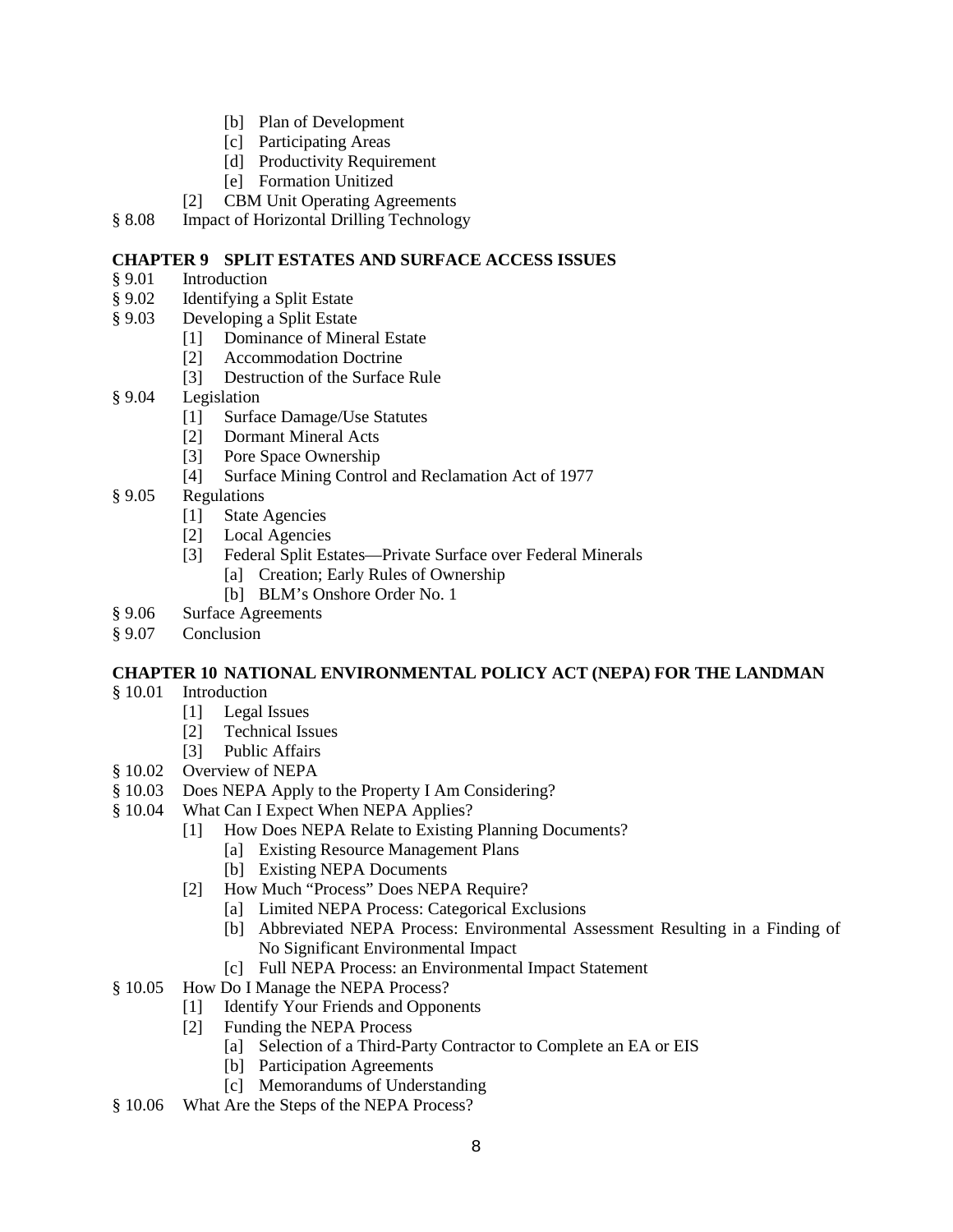- [1] Proposed Action
- [2] Scoping
	- [a] Internal Scoping
	- [b] Notice of Intent (NOI) and External Scoping
- [3] The EIS Process
- § 10.07 Conclusion

### **CHAPTER 11 UNCONVENTIONAL OIL & GAS DRILLING AND DEVELOPMENT**

- § 11.01 Introduction
- § 11.02 Coalbed Methane
	- [1] Geologic and Engineering Issues
	- [2] Land and Legal Issues
- § 11.03 Horizontal Drilling, Shale Gas/Tight Gas
	- [1] Legal Issues
		- [a] Case Law
		- [b] Regulations
	- [2] Environmental Issues
		- [a] Water Issues
		- [b] Air Issues
	- [3] Lease Stipulations
- § 11.04 Locating Wells, Spacing, Pooling, and Unitization
	- [1] Locating Wells
	- [2] Spacing
	- [3] Pooling
	- [4] Unitization
- § 11.05 Agreements
	- [1] Amending and Revising Leases for CBM Development
	- [2] Amending and Revising Leases for Horizontal Development
	- [3] Developing an Appropriate Operating Agreement for Horizontal Development
	- [4] CBM JOA Considerations
	- [5] Other CBM Agreements
- § 11.06 Gas Hydrates
- § 11.07 Conclusion
- Appendix A Layout for Caption and Signature Block in Instruments
- Appendix B State Requirements for Execution of Instruments
- Appendix C Officials Authorized to Take Acknowledgments
- Appendix D Uniform Acknowledgment Forms
- Appendix E Bureau of Indian Affairs Regional Offices and Land Titles and Records Offices
- Appendix F Public Land Survey System
- Appendix G Lands Constituting State Lands Granted to the State Upon Statehood
- Appendix H Oil and Gas Lease Checklist
- Appendix I Hard Mineral Lease Checklist
- Appendix J Geothermal Lease Checklist
- Appendix K Coal Lease Checklist
- Appendix L Mining Property Lease and Purchase Option Checklist
- Appendix M State Land Management Agencies, BLM State Offices, State Oil and Gas Commissions, and State Mining Agencies
- Appendix N Land Measurement Chart & Conversion Tables
- Appendix O State Pooling and Unitization Summary
- Appendix P Evolution of Federal Mineral and Leasing Statutes